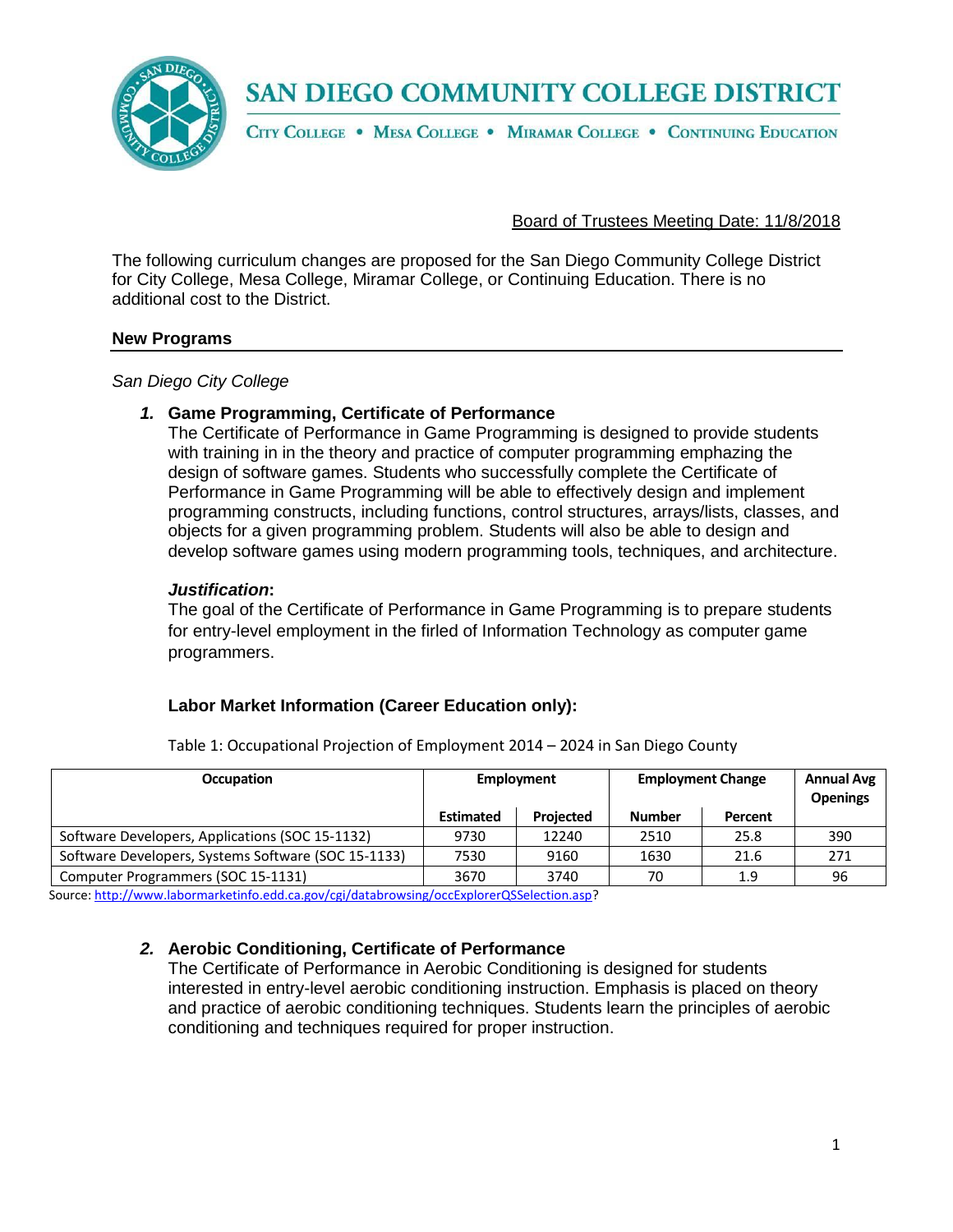

# SAN DIEGO COMMUNITY COLLEGE DISTRICT

CITY COLLEGE . MESA COLLEGE . MIRAMAR COLLEGE . CONTINUING EDUCATION

## *Justification***:**

To create a certificate in aerobic conditioning for those looking into the elementary practices of aerobic conditioning instruction. This certificate was requested from the industry advisory board.

# **Labor Market Information (Career Education only):**

Table 2: Occupational Projection of Employment 2014 – 2024 in San Diego County

| <b>Occupation</b>                                              | Employment       |                  | <b>Employment Change</b> |         | Annual Avg<br><b>Openings</b> |
|----------------------------------------------------------------|------------------|------------------|--------------------------|---------|-------------------------------|
|                                                                | <b>Estimated</b> | <b>Projected</b> | <b>Number</b>            | Percent |                               |
| Fitness Trainers and Aerobic Instructors (SOC Code39-<br>9031) | 2,840            | 3,100            | 260                      | 9.2     |                               |

Source: [http://www.labormarketinfo.edd.ca.gov/cgi/databrowsing/occExplorerQSSelection.asp?](http://www.labormarketinfo.edd.ca.gov/cgi/databrowsing/occExplorerQSSelection.asp)

# *3.* **Anaerobic Conditioning, Certificate of Performance**

The Certificate of Performance in Anaerobic Conditioning is designed for students interested in entry-level anaerobic conditioning instruction. Emphasis is placed on theory and practice of anaerobic conditioning techniques. Students learn the principles of anaerobic conditioning and techniques required for proper instruction.

#### *Justification***:**

To create a certificate in anaerobic conditioning for those looking into the elementary practices of anaerobic conditioning instruction. This certificate was requested from the industry advisory board.

#### **Labor Market Information (Career Education only):**

Table 3: Occupational Projection of Employment 2014 – 2024 in San Diego County

| Occupation                                                     | <b>Employment</b> |                  | <b>Employment Change</b> |         | <b>Annual Avg</b><br><b>Openings</b> |
|----------------------------------------------------------------|-------------------|------------------|--------------------------|---------|--------------------------------------|
|                                                                | Estimated         | <b>Projected</b> | <b>Number</b>            | Percent |                                      |
| Fitness Trainers and Aerobic Instructors (SOC Code39-<br>9031) | 2.840             | 3,100            | 260                      | 9.2     | 77                                   |

Source: [http://www.labormarketinfo.edd.ca.gov/cgi/databrowsing/occExplorerQSSelection.asp?](http://www.labormarketinfo.edd.ca.gov/cgi/databrowsing/occExplorerQSSelection.asp)